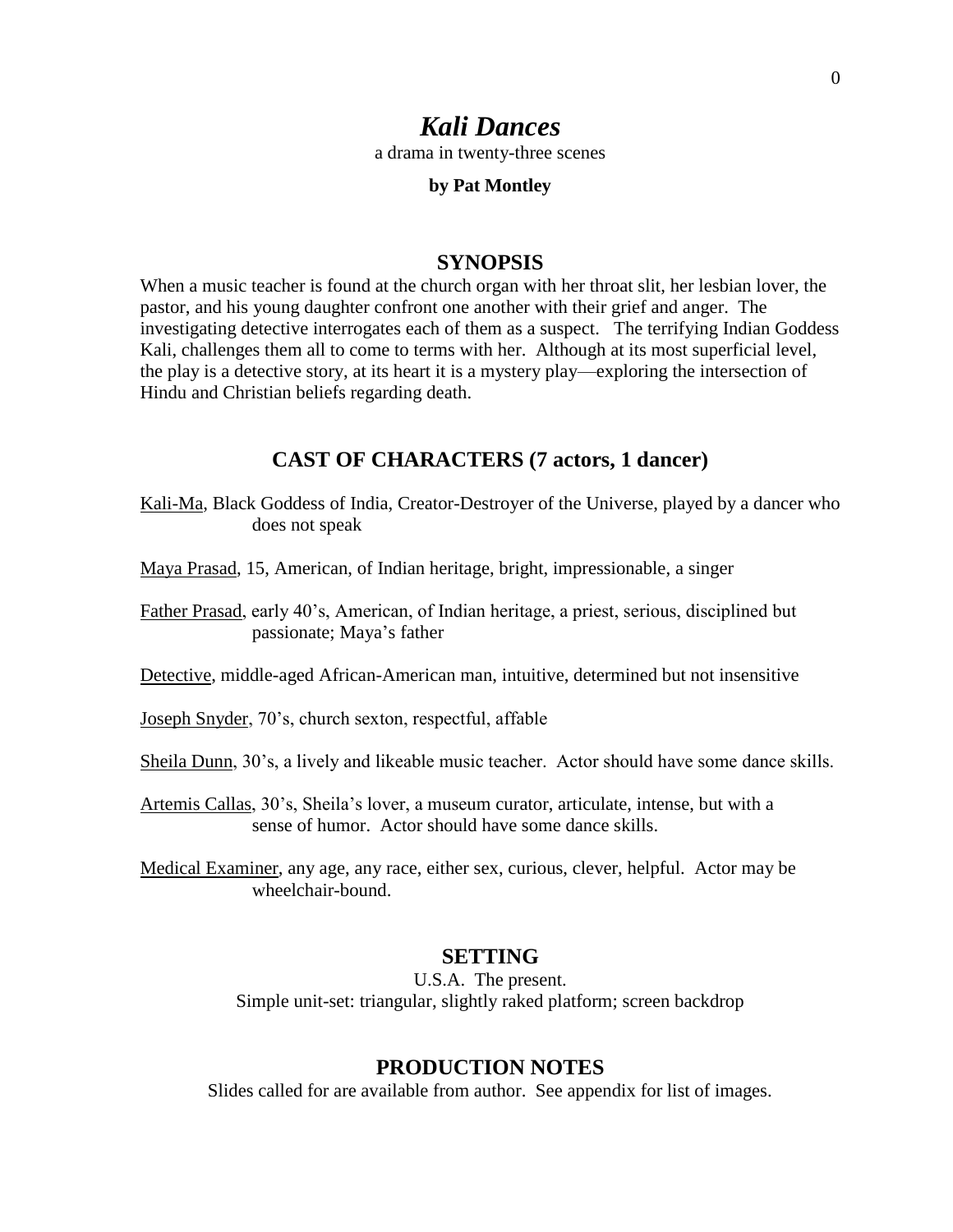

Kali Yantra

### *KALI DANCES*

SETTING: *The set suggests the Kali* yantra*. At CS, a low (possibly raked) equilaterally triangular platform with base US and apex pointing DC. One or two steps lead up to it on all three sides. Small backless benches are on the R and L edge of the platform. The points of the triangle are joined by a line that forms the circumference of a circle painted on the floor. This circle forms the center of a lotus whose eight petals emanate from it. Enclosing the lotus is a square. The action is played on the triangular platform as well as in the areas on either side. Just US of the platform is a tall rectangular arch with decorative lintel and column-supports. Within this arch hangs a screen on which the audience views slides.*

#### **Scene 1**

AT RISE: *In the dark, we hear the loudly amplified sound of exaggerated, deep, slow breathing. Then unrealistic lighting fades up slowly on KALI-MA, the black Goddess of India. Her very long hair is luxuriant and disheveled. With her whole body she breathes. As she inhales, the lights dim; as she exhales the lights brighten. Slowly, Indian music fades in as breathing sound fades out. She begins to dance. She is at once comforting and menacing. She gives birth, then devours her offspring. She battles demons and slays them. She makes love to her consort, then devours his entrails. During this dance, we become aware of MAYA lying on the floor, asleep. KALI dances around and over her. The dance comes to a climactic close as the music ends abruptly with a loud dissonant organ chord. KALI freezes. MAYA springs up to a sitting position, screaming.*